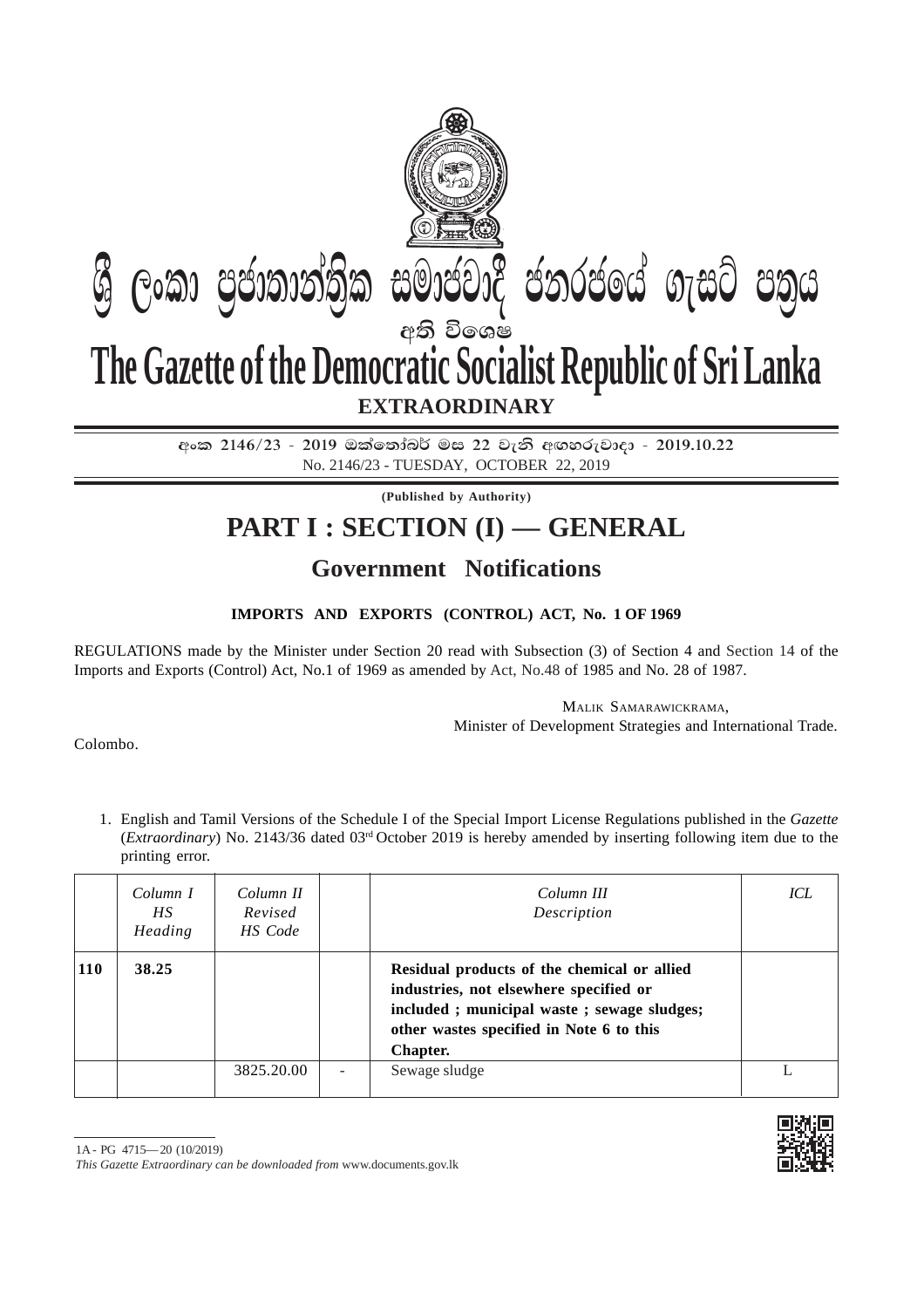$\bar{\rm I}$  කොටස : (I) ඡෙදය - ශී ලංකා පුජාතාන්තික සමාජවාදී ජනරජයේ අති විශෙෂ ගැසට් පතුය - 2019.10.22 PART I: SEC. (I) - GAZETTE EXTRAORDINARY OF THE DEMOCRATIC SOCIALIST REPUBLIC OF SRI LANKA - 22.10.2019 2A

- 2. Tamil Versions of the Schedule I of the special Import License Regulations published in the *Gazette* (*Extraordinary*) No. 2143/36 dated 03rd October, 2019 is hereby amended due to the printing error.
	- (a) The following items specified under H. S. Headings and H. S. Codes appearing in Column I and II and its corresponding entries appearing in Column III of the Schedule I of the Special Import License Regulations published in the *Gazette (Extraordinary)* No. 2143/36 dated 03<sup>rd</sup> October 2019 shall be deleted.

|     | Column I<br>HS<br>Heading | Column II<br>Revised<br>HS Code |                              | Column III<br>Description    | ICL |
|-----|---------------------------|---------------------------------|------------------------------|------------------------------|-----|
| 207 | 09.08                     |                                 |                              | Nutmeg, mace and cardamoms.  |     |
|     |                           |                                 | $\qquad \qquad \blacksquare$ | Nutmeg:                      |     |
|     |                           | 0908.11.00                      | $ -$                         | Neither crushed nor ground : |     |
|     |                           |                                 | $- - -$                      | Organic                      |     |
|     |                           | 0908.11.19                      |                              | Other:                       |     |
|     |                           |                                 |                              | Other                        |     |

(b) The following items specified under H. S. Headings and H. S. Codes appearing in Column I and II and its corresponding entries appearing in Column III shall be inserted in the Schedule I of the Special Import License Regulations published in the *Gazette (Extraordinary)* No. 2143/36 dated 03rd October 2019 instead.

|     | Column I<br>HS<br>Heading | Column II<br>Revised<br>HS Code |      | Column III<br>Description    | ICL |
|-----|---------------------------|---------------------------------|------|------------------------------|-----|
| 207 | 09.08                     |                                 |      | Nutmeg, mace and cardamoms.  |     |
|     |                           |                                 |      | Nutmeg:                      |     |
|     |                           | 0908.11.00                      | $ -$ | Neither crushed nor ground : |     |
|     |                           |                                 |      | Organic                      |     |
|     |                           | 0908.11.19                      |      | Other                        |     |
|     |                           |                                 |      | Other:                       |     |

3. Sinhala Version of the Schedule I of the special Import License Regulations published in the *Gazette* (*Extraordinary*) No. 2143/36 dated 03<sup>rd</sup> October, 2019 is hereby amended by inserting following item due to the printing error.

|    | Column I<br>HS.<br>Heading | Column II<br>Revised<br>HS Code | Column III<br>Description                                                                                                                                                                                                                                                                                                 | ICL |
|----|----------------------------|---------------------------------|---------------------------------------------------------------------------------------------------------------------------------------------------------------------------------------------------------------------------------------------------------------------------------------------------------------------------|-----|
| 50 | 27.10                      |                                 | Petroleum oils and oils obtained from bituminous<br>minerals, other than crude; preparations not<br>elsewhere specified or included, containing by<br>weight 70% or more of petroleum oils or of oils<br>obtained from bituminous minerals, these oils<br>being the basic constituents of the preparations;<br>waste oils |     |